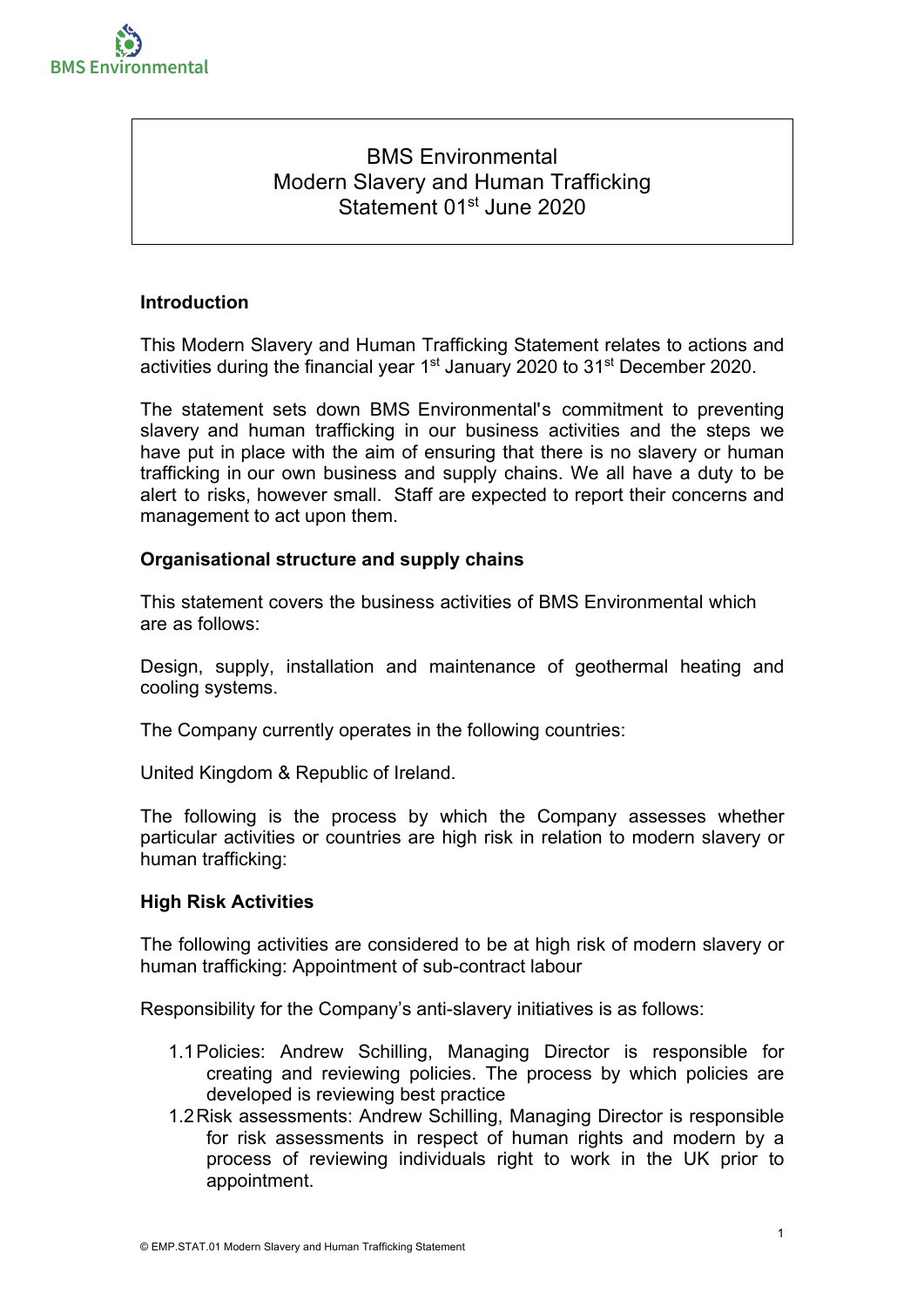

1.3 Due diligence: Andrew Schilling, Managing Director is responsible for due diligence in relation to known or suspected instances of modern slavery and human trafficking.

# **Training**

To ensure a good understanding of the risks of modern slavery and human trafficking in our business and supply chains, the Company requires all staff to undertake a half-day induction which includes familiarization of polices and risks in relation to modern slavery and human trafficking.

#### **Policies**

The Company is committed to ensuring that there is no modern slavery or human trafficking in our business or our supply chains. This Statement affirms its intention to act ethically in our business relationships.

The following policies set down our approach to the identification of modern slavery risks and steps to be taken to prevent slavery and human trafficking in our operations

- 2.1 **Whistleblowing policy** the Company encourages all its workers, customers and other business partners to report any concerns related to its direct activities or its supply chains.
- 2.2 **Employee Code of Conduct** The Code of Conduct sets down the actions and behaviour expected of employees when representing the Company.
- 2.3 **Corporate Social Responsibility (CSR) Policy**  The Company's CSR policy summarises how we manage our environmental impacts and how we work responsibly with suppliers and local communities.

### **Due Diligence Processes for Slavery and Human Trafficking**

The Company undertakes due diligence when considering taking on new suppliers, and regularly reviews its existing suppliers. The Company's due diligence process includes visits to premises and interviews, we like to build long-standing relationships with suppliers and making clear our expectations of business partners and, evaluating the modern slavery and human trafficking risks of each new supplier and, invoking sanctions against suppliers that fail to improve their performance in line with an action plan provided by us, including the termination of the business relationship.

### **Performance indicators**

The Company uses the following key performance indicators (KPIs) to measure how effective we are in ensuring slavery and human trafficking is not taking place in any part of our business or supply chains including e.g.